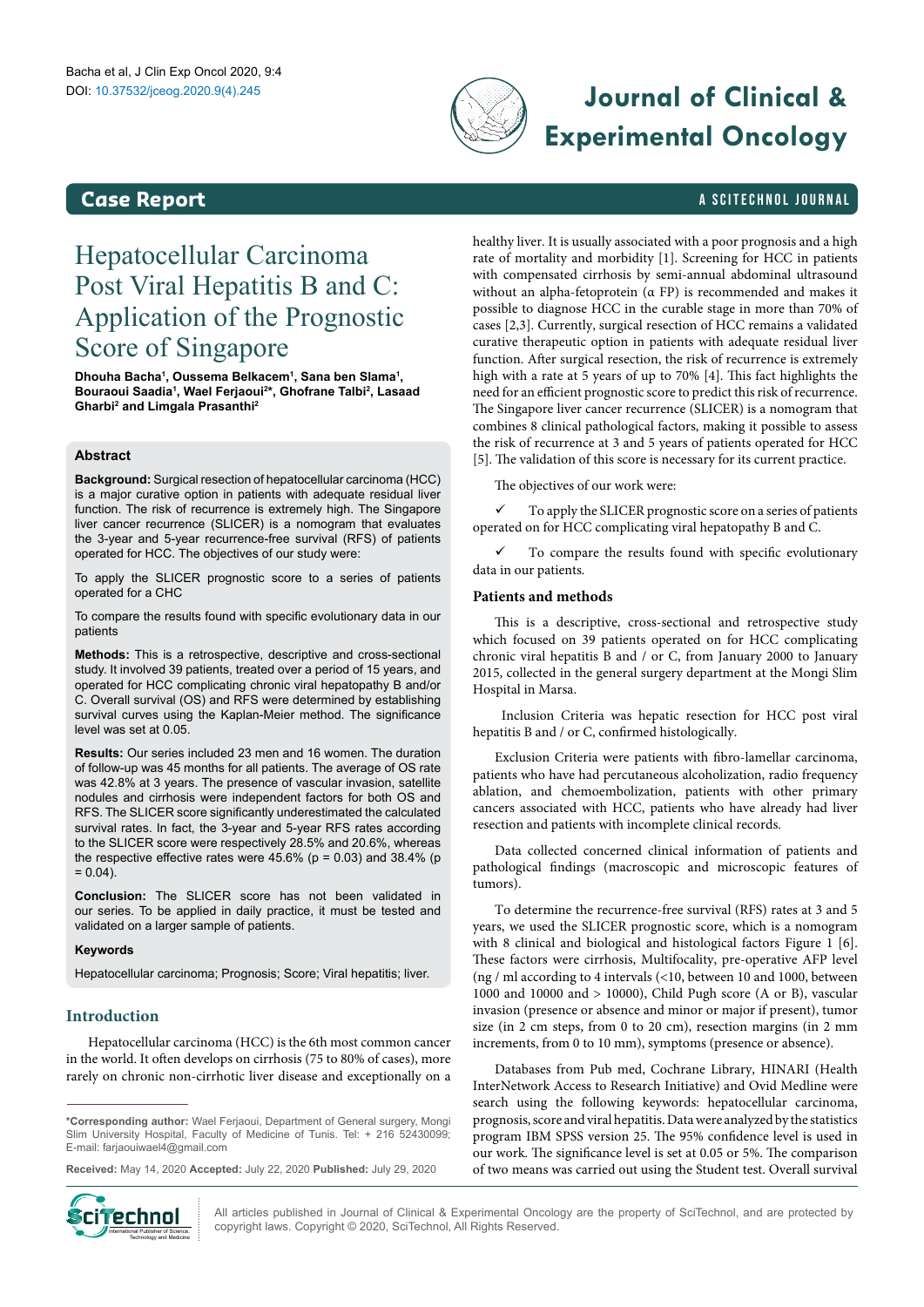*Citation: Bacha D, Belkacem O, Slama S, Saadia B, Ferjaoui W (2020) Hepatocellular Carcinoma Post Viral Hepatitis B and C: Application of the Prognostic Score of Singapore. J Clin Exp Oncol 9:4.*



(OS) and recurrence-free survival (RFS) were determined by Kaplan-Meier method. The study of prognostic factors of survival was carried out in univariate analysis by comparing the survival curves using the Log rank test. The multivariate analysis made it possible to calculate adjusted relative risks, measuring the specific role of each factor on OS and RFS.

#### **Result**

During the study period, 39 patients with 23 men and 16 women were included in the database. The median age was 63.5 (range 48- 81) years. Viral hepatitis B was found in 16 cases (with cirrhosis in 15 cases), viral hepatitis C was found in 19 patients (with cirrhosis in 14 cases) and 4 cases of cirrhosis post hepatitis B and C. The discovery of HCC followed nonspecific symptoms (abdominal pain, hepatomegaly, jaundice) is found in the majority of cases (n = 20). On physical examination, tenderness on palpation of the right hypochondrium was noted in 21 patients and collateral venous circulation in 9 patients. In the majority of cases, the level of AFP was between 10 and 1000 (n = 24). Bilirubin levels were normal in all patients. Child Pugh's score was "A" in 36 patients and "B7" in 3 patients. The modified BCLC (Barcelona Clinic Liver Cancer) stage was very early (0) in 36 patients. On imaging, liver dysmorphia was noted in 35 patients. No portal thrombosis, satellite nodules, splenomegaly or ascites were noted. Computed tomography scan of the chest did not show lung metastasis. A liver biopsy was performed in 10 patients with atypical radiological signs of HCC. Macroscopic examination showed that the tumor was multifocal in 6 patients with 3 nodules in 3 patients, 2 nodules in 2 patients and 4 nodules in 1 patient. The average of tumor size was 4.5 cm with extremes ranging from 1 to 10 cm. 10 patients had a tumor  $> 5$  cm and 29 patients had a tumor ≤ 5 cm. The HCC nodules were encapsulated in all cases Figure 2.

The capsule was complete in 20 cases, incomplete in 9 cases and ruptured in 10 cases. Millimeter satellite nodules were present in 5 cases (not seen on imaging). According to the WHO 2010 classification of HCC, it was moderately differentiated in 26 cases, well differentiated in 10 cases and poorly differentiated in 3 cases Figure 3.

Micro-vascular invasion was observed in 15 patients. The resection limits were invaded in patients. For the others, the margins varied between 2 and 30 mm. According to the 2017 pTNM classification of HCC, the patients were distributed as follows: pT1a (9 patients), pT1b







**Figure 3:** Hepatocellular carcinoma: Histological examination. Well differentiated form (HEx100) (A).



(15 patients), pT2 (12 patients) and pT3 (3 patients). The duration of follow-up was 45 months in all cases.

In our series, the uni-variat analysis showed that the presence of vascular invasion Figure 4, satellite nodules Figure 5 and cirrhosis in the liver *parenchyma adjacent* significantly worsened OS Figure 6. For the other factors (the presence of multiple nodules, the size, the presence or absence of a capsule, the resection margins and the differentiation of CHC), the OS is reduced but not significantly Table 1.

In multivariate analysis, the presence of vascular invasion, satellite nodules and cirrhosis of the adjacent liver were independent factors for OS Table 2. In our series, uni-variat analysis had shown that the presence of vascular invasion Figure 7, satellite nodules Figure 8, positive margins Figure 9 and cirrhosis in the adjacent liver Figure 10 significantly deteriorated RFS. For the other factors (the multiple character of the nodules, their size, the presence or absence of a capsule and the differentiation of HCC), the RFS was reduced but not significantly Table 3.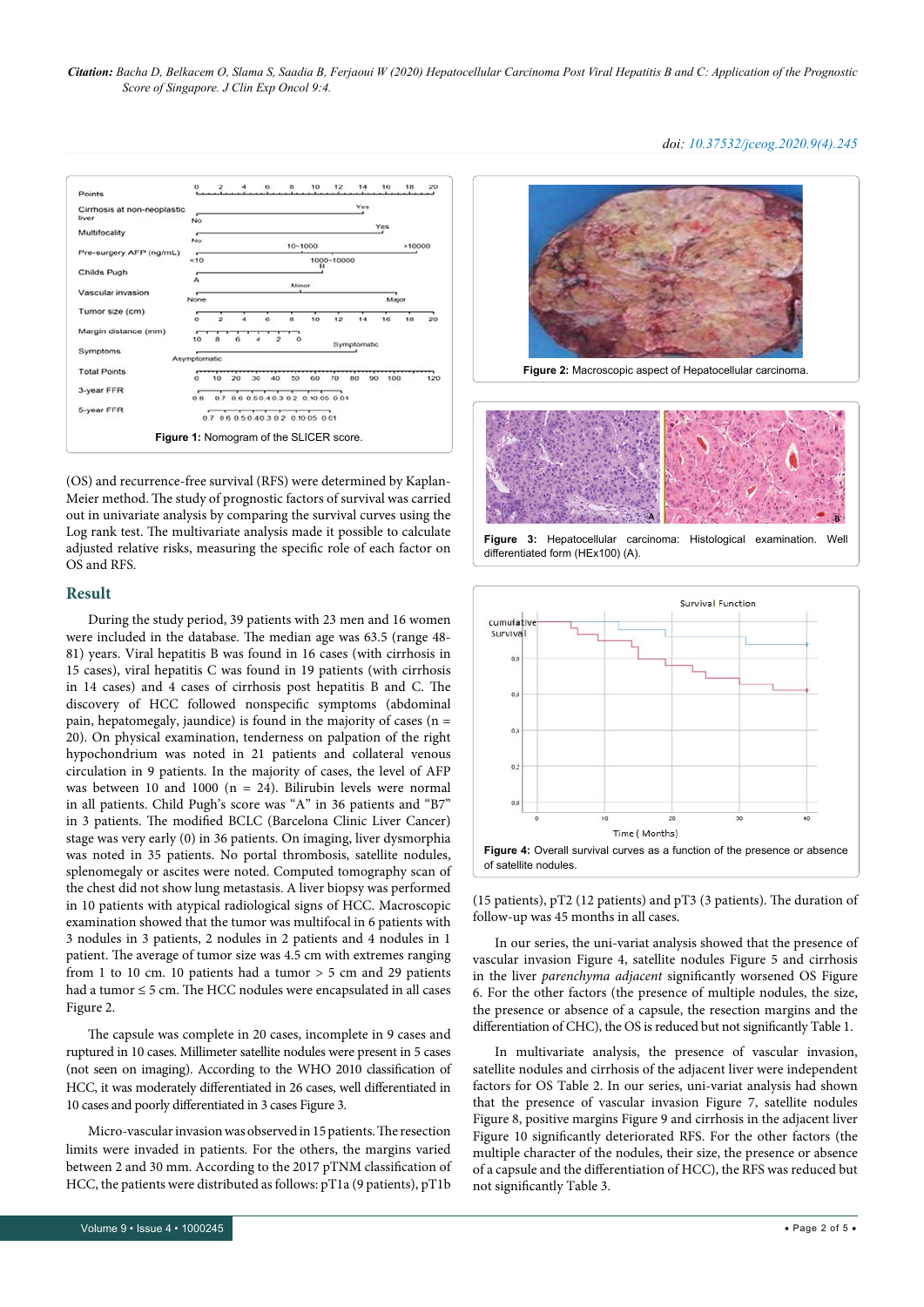*Citation: Bacha D, Belkacem O, Slama S, Saadia B, Ferjaoui W (2020) Hepatocellular Carcinoma Post Viral Hepatitis B and C: Application of the Prognostic Score of Singapore. J Clin Exp Oncol 9:4.*











In multivariate analysis, vascular invasion, the presence of satellite nodules as well as the presence of cirrhosis in the adjacent

## *doi: 10.37532/jceog.2020.9(4).245*

**Table 1:** Results of the uni-variat analysis of overall survival in the 39 patients.

| <b>Variables</b>                      | Average survival time<br>(months) | P     |
|---------------------------------------|-----------------------------------|-------|
| Number of nodules                     |                                   |       |
| 1                                     | 34,2                              | 0,92  |
| >1                                    | 29,5                              |       |
| Size of nodules                       |                                   |       |
| < 5 cm                                | 35,5                              | 0,51  |
| $>5$ cm                               | 30,7                              |       |
| Vascular invasion                     |                                   |       |
| Yes                                   | 31,5                              | 0,03  |
| No                                    | 39,5                              |       |
| Capsule                               |                                   |       |
| Complete                              | 35.6                              | 0,78  |
| Incomplete or broken                  | 33,1                              |       |
| Satellite nodules                     |                                   |       |
| Oui                                   | 21                                | 0,01  |
| Non                                   | 36,1                              |       |
| <b>Resection Margin</b>               |                                   |       |
| Positive                              | 32,8                              | 0,53  |
| Negative                              | 39,8                              |       |
| Tumor differentiation                 |                                   |       |
| Well/Moderately diff                  | 36                                | 0,11  |
| Poorly diff                           | 30,7                              |       |
| Cirrhosis (adjacent liver parenchyma) |                                   |       |
| Yes                                   | 35,6                              | 0,001 |
| No                                    | 23,5                              |       |

**Table 2:** Results of the multivariate analysis of overall survival in the 39 patients.

| Variables         | р     | 0R   | IC à $95\%$  |
|-------------------|-------|------|--------------|
| Vascular invasion | 0.03  | 1.26 | $1.4 - 7.8$  |
| satellite nodules | 0.04  | 2.14 | $0.7 - 15.3$ |
| Cirrhosis         | 0.001 | 6.31 | $0,6 - 59,6$ |

**Table 3:** Results of the uni-variate analysis of recurrence-free survival in the 39 patients.

| <b>Variables</b>                    | Average survival time<br>(Months) | P    |
|-------------------------------------|-----------------------------------|------|
| Number of nodules                   |                                   |      |
| 1<br>>1                             | 36,2<br>29                        | 0,5  |
| Size of nodules                     |                                   |      |
| < 5 cm<br>$>5$ cm                   | 39<br>32,2                        | 0,57 |
| Vascular invasion                   |                                   |      |
| Yes<br>No                           | 26,2<br>37                        | 0,03 |
| Capsule                             |                                   |      |
| Complete<br>Incomplete ou broken    | 37,7<br>34,4                      | 0,71 |
| satellite Nodules                   |                                   |      |
| Yes<br>No                           | 14,4<br>33,5                      | 0,01 |
| Resection margin                    |                                   |      |
| Positive<br>Negative                | 28,2<br>36,8                      | 0,02 |
| tumor Differentiation               |                                   |      |
| Well/Moderately diff<br>Poorly diff | 32,7<br>30                        | 0,4  |
| Cirrhosis (foie adjacent)           |                                   |      |
| Yes<br>No                           | 30,7<br>40                        | 0,05 |

liver represented independent risk factors for the occurrence of recurrences Table 4.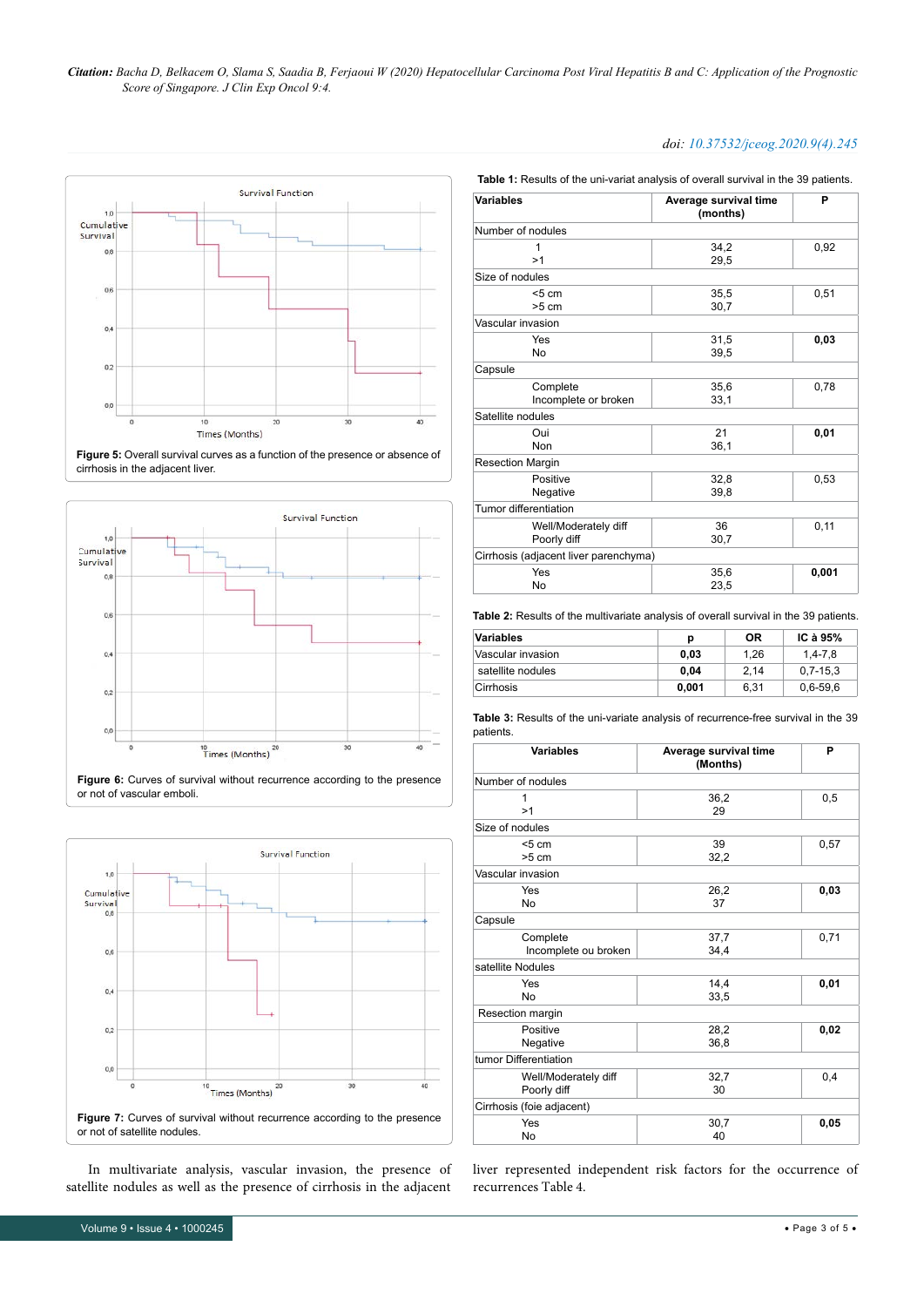| Variables         | D     | ΟR   | IC à $95%$   |
|-------------------|-------|------|--------------|
| Vascular invasion | 0.029 | 9.62 | 1.36-28.8    |
| Satellite nodules | 0.045 | 5.08 | 1.14-14.85   |
| Cirrhosis         | 0.001 | 1.97 | $1.22 - 7.4$ |

**Table 4:** Results of the multivariate analysis of SRH in the 39 patients.

**Table 5:** Comparison of theoretical RFS rates (SLICER) and effective rates.

|             | Theoretical rates (SLICER) | <b>Effective rates</b> | D    |
|-------------|----------------------------|------------------------|------|
| RFS à 3 ans | 28.5%                      | 45.6%                  | 0.03 |
| RFS à 5 ans | 20.6%                      | 38.4%                  | 0.04 |



In all patients, the 8 factors of the SLICER score were determined. The total points varied between 18 and 56. The average RFS at 3 years (theoretical) was 28.5% with extremes ranging from 7.5% (9 patients) to 62% (19 patients). The mean RFS at 5 years (theoretical) was 20.6% with extremes ranging from 6% (10 patients) to 55% (19 patients). The comparison of theoretical and effective RFS rates had shown a significant difference both at 3 years ( $p = 0.03$ ) and at 5 years ( $p = 0.04$ ) Table 4.

#### **Discussion**

After surgical resection for HCC, the recurrence remains the main risk and may affect the prognosis. Several predictive recurrence scores have been proposed in the literature. None of these scores has proven effective. In our series, we tested the SLICER nomogram on 39 patients. HCC accounts for over 85% of primary liver cancers [**6**]. Globally, it represents the sixth cause of cancer and the fourth cause of death from cancer with more than 800,000 deaths in 2015 [7]. More than 80% of cases complicate cirrhosis [6], the other cases occurring mainly on chronic hepatitis, essentially with virus B. In Tunisia, the incidence of HCC has been estimated at 1.86 new cases / 100,000 inhabitants in men and 1.12 / 100,000 inhabitants in women according to data from the North Tunisia Cancer Registry, making Tunisia a low incidence area [8]. The incidence of HCC is significantly higher in men and increases with age. In our series, the average age of the patients was 63.5 years with extremes ranging from 48 to 81 years. In accordance with the literature, we observed a male redominance with a sex ratio of 1.43. HCC is often discovered during screening in patients with chronic liver disease. Patients often present with abdominal pain, weight loss, a mass in the right hypochondrium. Fever may occur [9]. The AFP and radiological examinations with the LI-RADS system (Liver Imaging Reporting and Data System) are

#### *doi: 10.37532/jceog.2020.9(4).245*

often used to make the diagnosis of HCC. The computed tomography scan and MRI are the two reference exams [6]. In atypical cases, liver biopsy of the tumor and the adjacent liver are necessary. Surgical resection is one of the curative treatments for CHC. Therapeutic indications follow different algorithms modified BCLC, MELD score, Milan criteria, α Foeto-Protein score…

For HCC in cirrhosis, resection is discussed in patients with preserved hepatic function (Child-Pugh A) and without signs of portal hypertension [10]. Ideally, this resection should be anatomical with margins of 2 cm [11]. In our series, the margins were invaded in 4 patients. For the others, the margins varied between 2 and 30 mm. The volume of the remaining liver should represent at least 40% of the total liver volume. The pathological study confirms the diagnosis and determines the histo-prognostic factors. It also makes it possible to determine the condition of liver parenchyma adjacent, in terms of grade and stage of liver disease according to the METAVIR score. Several of these data are the basis for achieving prognostic scores for recurrent HCC, such as the SLICER score which is used in our study. When the optimal conditions for resection of CHC are present, the post-operative mortality is <5% and the rates of OS and RFS at 5 years are respectively between 44 and 50% and between 21 and 70% [12]. In our series, the duration of follow-up was 45 months for all patients. The average rate of OS was lower than that of the literature (42.8% at 3 years vs 44 to 50% at 5 years). The rate of RFS was however in agreement with the data in the literature (38.4%) [13]. The high rate of recurrence justifies close follow-up after resection [13]. This follow-up is clinical and biological (liver function tests and AFP) every 3 months the first year and then every 6 months. It is also performed by a chest CT scan every 6 months for 2 years and liver imaging [13]. Recurrences complicate 70% of HCC after a period of 5 years, associating local recurrences (true recurrences secondary to therapeutic failure) and the appearance of de novo HCC [13]. According to Tabrizian, tumor recurrences developed in 356 patients, or 54% of the study population, after an average delay of 22 months after resection [14].

This rate is higher than that observed in our series, where a local recurrence was noted in 14 patients (36%) occurring after an average delay of 17 months. These recurrences are precocious (within 2 years following the curative resection of CHC) which are different from late recurrences. According to Hong, early recurrences significantly decrease OS compared to late recurrences (P <0.001) [15]. Indeed, early recurrences result from metastases of the same primary tumor while late recurrences result from de novo tumors occurring later.

Several risk factors of recurrence of HCC have been reported. These factors are biological, radiological and anatomo-pathological. In our series, the presence of micro-vascular invasion, satellite nodules and adjacent liver cirrhosis were independent factors for OS and RFS. This is concordant with the results of Nagasui, who showed that microvascular invasion and satellite nodules significantly altered RFS, in the same way as the poorly differentiated character of HCC [16]. According to several studies, micro-vascular invasion represents an independent risk factor, which affects the mortality rate and the risk of recurrence [16].

According to Kim's series, having interested 430 cases of HCC on cirrhosis, the tumor size > 5 cm, the presence of vascular micro-invasion and the neutrophil / lymphocyte polynuclear ratio, are risk factors for early recurrences (2 years) [17]. According to Shehta, preoperative thrombocytopenia is a predictor of recurrence in cirrhotic patients. According to Jeng, cirrhosis, the grade of differentiation of HCC, the absence of a tumor capsule or its incomplete presence, vascular